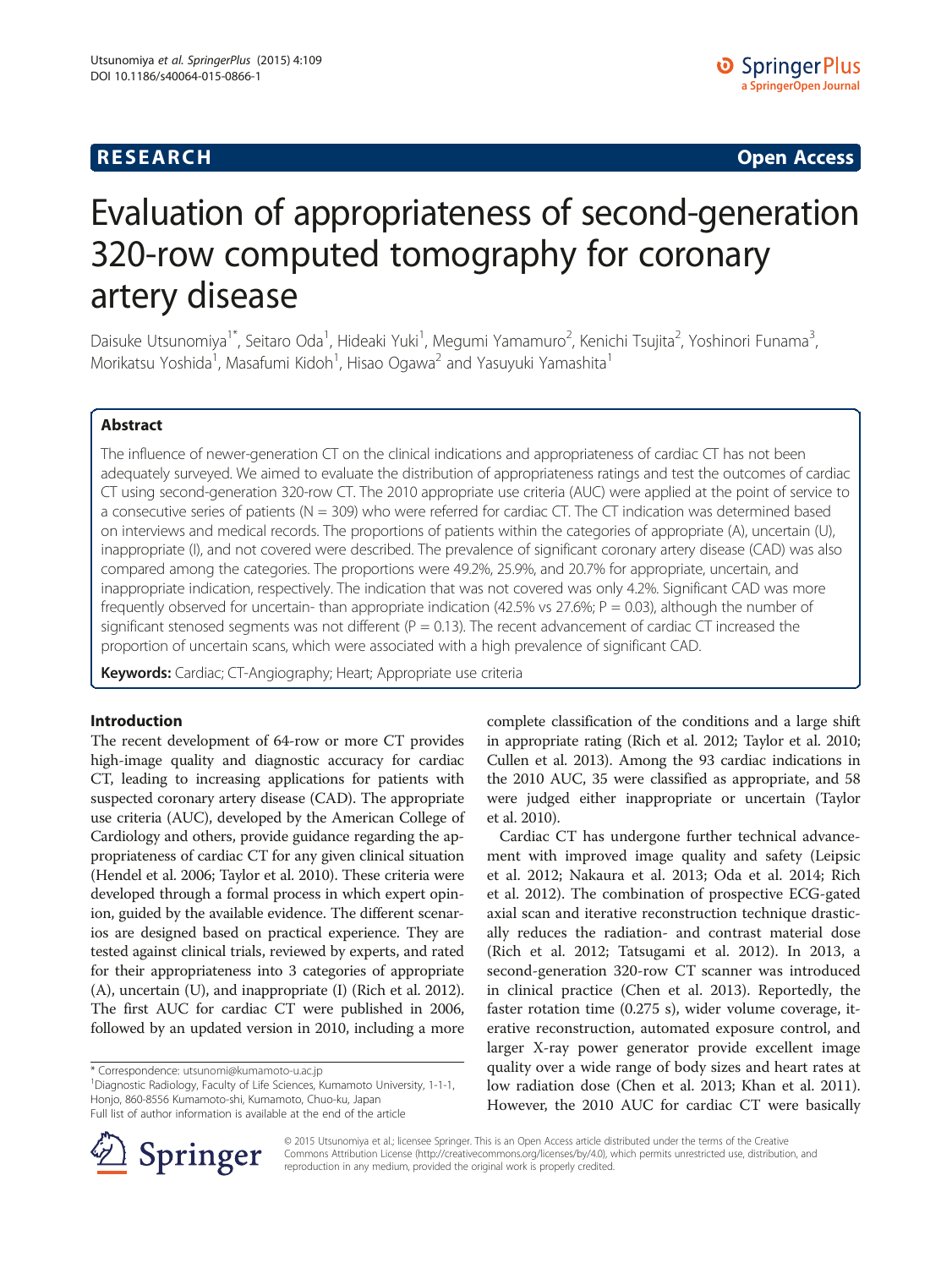established on the use of 64-row CT. The impact of the newer-generation CT with more than 64-row detectors on the AUC rating of clinical indications has not been adequately investigated. We hypothesized that the lessinvasive scanning and improved image quality by the newer CT could change and widen the cardiac CT indications and appropriateness.

Thus, the purpose of our survey was to assess the distribution of appropriateness ratings and test outcomes in patients referred for less-invasive cardiac CT using the second-generation 320-row CT.

#### Methods

# Ethics statement

The study conforms to the principles of the Declaration of Helsinki and approved by the Ethics Committee of the Faculty of Life Sciences, Kumamoto University, and written informed consent was obtained from all patients. This study was registered at the Protocol Registration System of ClinicalTrials.gov (NCT02033837).

#### Study population

Between January-01- and December–31–2013, we prospectively applied the 2010 AUC at the point of service to 345 consecutive patients who were referred to our hospital for cardiac CT. Patients were excluded from analysis if there was insufficient clinical information available  $(N =$ 6), or if they underwent cardiac CT for the evaluation of aortic disease, pulmonary embolism, or pulmonary vein anatomy because these conditions are not directly related to CAD ( $N = 30$ ). Therefore, a total of 309 patients were enrolled in this analysis.

#### Data acquisition

All patients underwent cardiac CT on a 320-detector CT scanner (Aquilion ONE ViSION Edition, Toshiba Medical Systems, Otawara, Japan). The acquisition parameters were: 240, 280, or 320  $\times$  0.5-mm detector collimation, 275-ms tube rotation time, 270–800 mAs tube currenttime product with automatic exposure control (noise index, 20), and 80-, 100-, or 120-kVp tube voltage, according to the patient body mass index (BMI) (80 kVp for BMI < 21; 100 kVp for BMI 21–25; 120 kVp for BMI >25). The CT images were reconstructed using the adaptive iterative reconstruction technique (AIDR 3D, Toshiba Medical Systems, Otawara, Japan).

#### Cardiac CT appropriateness

The patients were interviewed, and the medical records were reviewed to customize the cardiac CT indication. Pretest CAD probability and coronary heart disease risk were estimated using the published AUC methods. Two radiologists (10 and 6 years of experience in cardiac CT) independently classified the AUC rating of each patient

as appropriate, uncertain, inappropriate or not classifiable. The presence and number of coronary segments with significant CAD were also evaluated. Two experienced radiologists consensually interpreted the coronary CT angiogram including axial source-, curved multiplanar reformation images, and angiographic view. Significant CAD was defined as >50% stenosis. We also recorded the machinegenerated volume CT dose index (CTDIvol) (mGy) per examination for imaging during cardiac CT. The CTDIvol averages the radiation dose over the center slice of a CT study comprising multiple parallel slices. The data acquisition range and the dose-length product were calculated on the basis of CTDIvol and the data acquisition range. Finally, the effective radiation dose of the chest was calculated with the equation: effective dose = dose-length product × 0.014 (Hausleiter et al. [2009\)](#page-5-0).

#### Statistical analyses

Numerical data were expressed as the mean ± standard deviation. The proportion of scans within the appropriate, uncertain, or inappropriate categories were compared with the 2010 AUC ratings using the Chi-square test. The number of vessel segments with >50% stenosis in the three categories was compared using the Tukey– Kramer test. All analyses were performed using the statistical software JMP 9.0.2 (SAS Institute, Cary, NC). Pvalues of <0.05 were considered statistically significant.

#### Results

#### Demographic variables

The patients had a mean age of 67 years (range: 29–89 years), and generally presented symptoms of hypertension and/or hyperlipidemia (Table [1\)](#page-2-0). But they rarely had a history of myocardial infarction, prior percutaneous coronary intervention, or a coronary artery bypass graft (CABG). Prospective ECG-gated 1-beat and 2- or 3-beat axial scanning was performed on 241 and 42 patients, respectively. Retrospective ECG-gated helical scan was performed on 26 patients for CABG assessment. The average effective radiation dose was  $1.8 \pm 0.4$  mSv,  $5.5 \pm 1.5$ 1.4 mSv, and 18.1 ± 3.6 mSv for 1-beat-, 2-beat-, or 3 beat axial and helical scanning, respectively. Mean contrast material volume used was 43.2 ± 15.9 mL.

#### Distribution of appropriateness of cardiac CT

One hundred and fifty-two of 309 (50%) patients were classified into appropriate indication, whereas 80 (26%) and 64 (20%) patients were classified into uncertain and inappropriate indications, respectively (Figure [1](#page-2-0)). Only 13 scans (4%) could not be classified. The most common category of cardiac CT indications (29.8%) was the detection of CAD in symptomatic patients without known heart disease (Table [2\)](#page-3-0). Four other indications accounted for 12%–16% of the patients, including CAD detection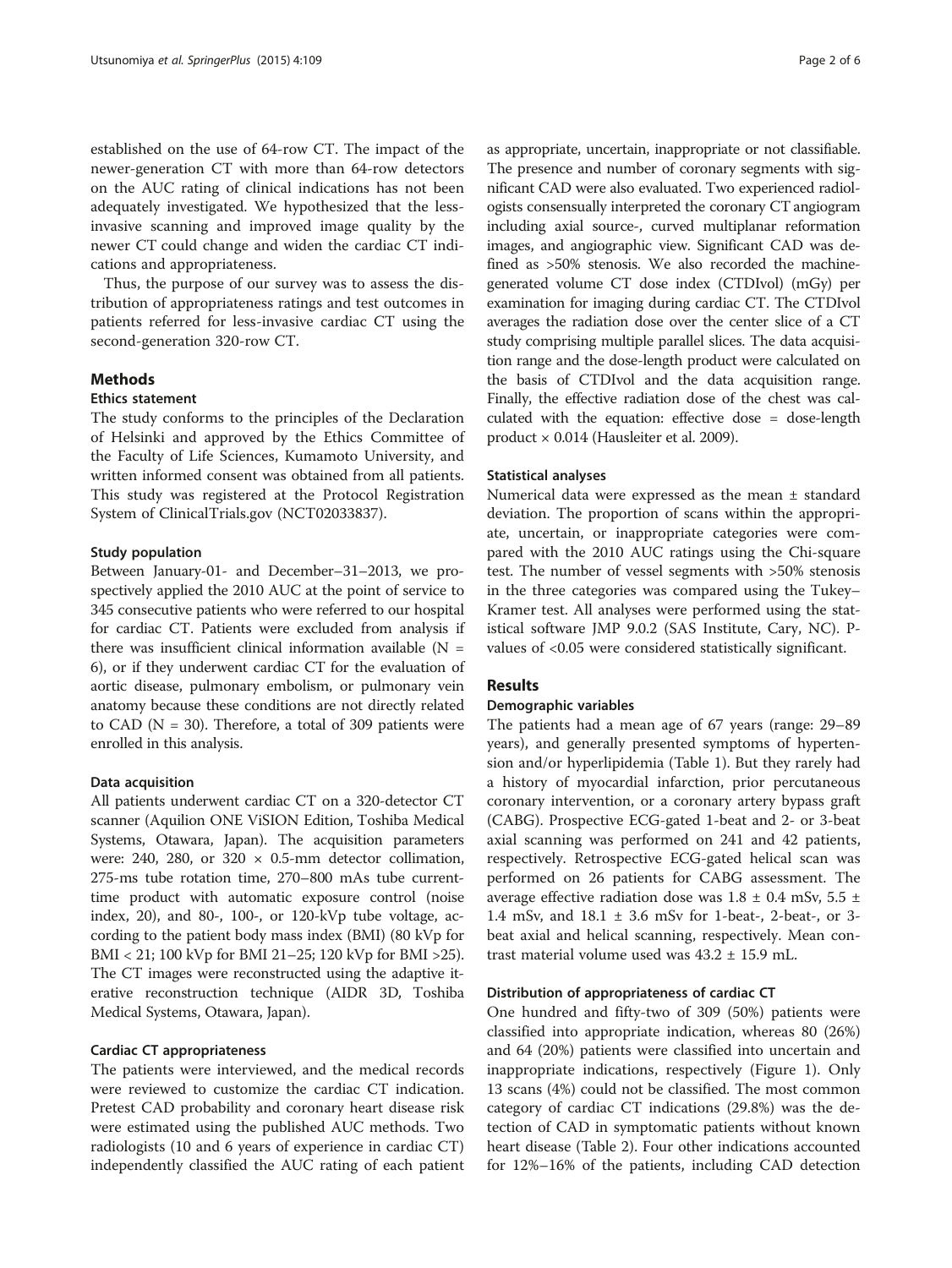<span id="page-2-0"></span>Table 1 Demographic variables of 309 patients referred for cardiac CT

| <b>Characteristics</b>                  |                                    |  |
|-----------------------------------------|------------------------------------|--|
| Males                                   | 176 (57.0%)                        |  |
| Age                                     | $67.3 \pm 12.3$ years              |  |
| Hypertension, N (%)                     | 210 (68.0%)                        |  |
| Hyperlipidemia, N (%)                   | 148 (47.9%)                        |  |
| Diabetes, N (%)                         | 74 (23.9%)                         |  |
| Smoking history, N (%)                  | Prior: 70 (22.7%)                  |  |
|                                         | Current: 61 (19.7%)                |  |
| Family history, N (%)                   | 160 (51.8%)                        |  |
| History of myocardial infarction, N (%) | 49 (15.9%)                         |  |
| Prior PCI and/or CABG, N (%)            | 38 (12.3%)                         |  |
| Tube voltage, N (%)                     | 80 kVp: 24 (7.8%)                  |  |
|                                         | 100 kVp: 185 (59.9%)               |  |
|                                         | 120 kVp: 100 (32.3%)               |  |
| Median radiation dose                   | $1.9$ mSv                          |  |
|                                         | (interquartile range, 1.5–2.6 mSv) |  |
|                                         |                                    |  |

Note \_ CABG, coronary artery bypass graft; PCI, percutaneous coronary intervention.

in other scenarios, and preoperative risk assessment of non-cardiac surgery in the absence of active cardiac conditions. In the latter case, the cardiac CT scan revealed significant coronary arterial stenosis in 20 of 46 patients (43.5%). A representative case for preoperative risk assessment of non-cardiac surgery is shown in Figure [2a](#page-3-0), b and c. The scenarios were rated according to the 2010 AUC system, and the top four indications were rated as appropriate (Table [3](#page-3-0)). The  $5<sup>th</sup>$  most frequent indication (5.2%) was global coronary heart disease risk estimate in asymptomatic/no known CAD patients with intermediate pretest probability, which was rated as inappropriate by AUC 2010.

#### Relationship of CAD and appropriateness at cardiac CT

Significant coronary arterial stenosis was detected in 98 of 309 patients. At least one vessel segment with significant stenosis was detected in 42/152 (27.6%), 34/80 (42.5%), 20/62 (32.3%), and 2/13 patients (15.4%) among the appropriate, uncertain, inappropriate, and not classifiable groups, respectively (Table [4\)](#page-4-0). There was a significant difference in the frequency of >50% coronary stenosis among the appropriate, uncertain, and inappropriate rating groups ( $P = 0.03$ ), and it was significantly higher in uncertain group than appropriate group. In contrast, the total number of coronary

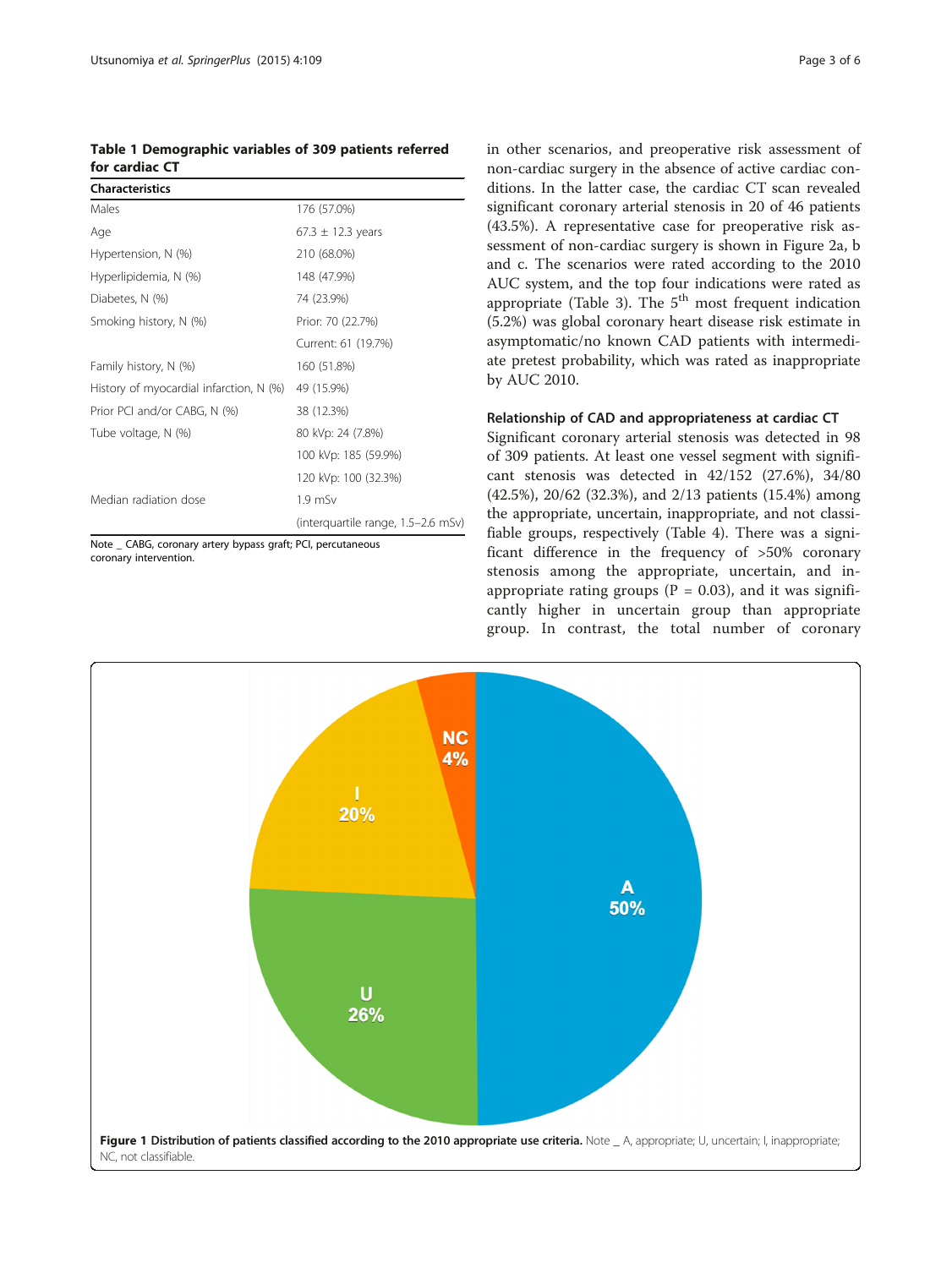#### <span id="page-3-0"></span>Table 2 Category of cardiac CT indications under 2010 appropriate use criteria

| Category                                                                                          | N(%)       |  |
|---------------------------------------------------------------------------------------------------|------------|--|
| Detection of CAD in symptomatic patients without<br>known heart disease                           | 92 (29.8%) |  |
| Detection of CAD/risk assessment                                                                  | 18 (5.8%)  |  |
| Detection of CAD in other clinical scenarios                                                      | 48 (15.5%) |  |
| Use of CTA in the setting of prior test results                                                   | 39 (12.6%) |  |
| Risk assessment preoperative evaluation of non-cardiac<br>surgery without acute cardiac condition | 46 (14.9%) |  |
| Risk assessment post revascularization (PCI or CABG)                                              | 38 (12.3%) |  |
| Evaluation of cardiac structure and function                                                      | 15 (4.9%)  |  |
| Not classifiable                                                                                  | 13 (4.2%)  |  |

Note \_CABG, coronary artery bypass graft; CAD, coronary artery disease; CTA, computed tomography angiography; PCI, percutaneous coronary intervention.

segments with >50% stenosis was not significantly different among the groups ( $P = 0.13$ ; Table [5](#page-4-0)).

#### **Discussion**

This single-academic-center study presents the first attempt to evaluate the applicability of the 2010 AUC to the second-generation 320-row CT in clinical practice. We found that the proportion of uncertain (26%) rating was higher than that in previous studies (3% - 16%) (Cullen et al. [2013](#page-5-0); Wasfy et al. [2012;](#page-5-0) Mazimba et al. [2012](#page-5-0)). One of the major reasons was the increase in CT examinations for detection of CAD in asymptomatic



Figure 2 Carotid CT- (a) and coronary CT angiograms (b and c) of a 70-year-old asymptomatic male undergoing carotid endarterectomy. Carotid CT angiogram (a) shows severe stenosis of the left internal carotid artery. For screening of coexisting coronary artery disease, he underwent coronary CT angiogram prior to carotid endarterectomy. Coronary CT angiographic images (b): maximum intensity projection image [angiographic view], (c): curved planar reformation image) show a long mixed plaque with severe luminal stenosis in the distal right coronary artery.

#### Table 3 Most common indications under 2010 appropriate use criteria

| 2010 AUC: most frequent indications                                                                                                                |            |  |  |
|----------------------------------------------------------------------------------------------------------------------------------------------------|------------|--|--|
| Non-acute symptoms possibly representing an<br>ischemic equivalent- interpretable ECG AND able<br>to exercise-intermediate pretest probability (A) | 45 (14.6%) |  |  |
| Reduced left ventricular ejection fraction-low or<br>intermediate pretest probability (A)                                                          | 25 (8.1%)  |  |  |
| CTA after prior stress imaging procedure deemed<br>equivocal (A)                                                                                   | 18 (5.8%)  |  |  |
| Non-acute symptoms possibly representing an ischemic<br>equivalent-uninterpretable ECG OR unable to exercise (A)                                   | 18 (5.8%)  |  |  |
| Global CHD risk estimate-asymptomatic/no known<br>CAD-low or intermediate pretest probability (I)                                                  | 16 (5.2%)  |  |  |

Note \_ A, appropriate; AUC, appropriate use criteria; CAD, coronary artery

disease; CHD, coronary heart disease; CTA, computed tomography angiography; ECG, electrocardiogram; I, inappropriate; PCI, prior percutaneous coronary intervention; U, uncertain.

patients. The popularity of cardiac CT to screen patients with carotid artery stenosis and peripheral artery disease is increasing because these patients usually have multiple risk factors, including atherosclerosis. Among patients undergoing carotid endarterectomy or carotid artery stenting, 30%–50% of those with carotid artery stenosis had significant CAD (Shimada et al. [2005;](#page-5-0) Enomoto et al. [2013](#page-5-0)), and the severity of carotid artery stenosis and the extent of CAD were significantly correlated (Steinvil et al. [2011](#page-5-0)). In our survey, 43.5% of asymptomatic patients undergoing cardiac CT for preoperative evaluation of non-cardiac surgery had significant coronary artery stenosis. This might explain why the presence of significant CAD was higher in the uncertain rating group than in the appropriate rating group. We believe that non-invasive assessment of coexisting advanced atherosclerosis and CAD using current CT technology should be clinically important and appropriate for reducing perioperative myocardial infarction and stroke. The American College of Cardiology Foundation recognizes the importance of revising the criteria in timely manner in order to provide the cardiovascular community with the accurate indications (Taylor et al. [2010](#page-5-0)). Many uncertain-rating indications under the 2006 AUC changed to appropriate-rating under the 2010 AUC (Rich et al. [2012](#page-5-0)). Some of current uncertain-rating scenarios may potentially change to appropriate rating in the near future according to the rapid advances in CT technology.

Compared with invasive coronary angiography, cardiac CT using 64-row CT shows high diagnostic accuracy for detecting significant CAD (Sun et al. [2008\)](#page-5-0). However, the widespread use of cardiac CT raises concerns regarding radiation exposure. With retrospective ECG-gated 64-row CT, the mean effective radiation dose is approximately 15 mSv (Alkadhi and Leschka [2011\)](#page-5-0). While the radiation dose can be reduced by more than 50% with the step-and-shoot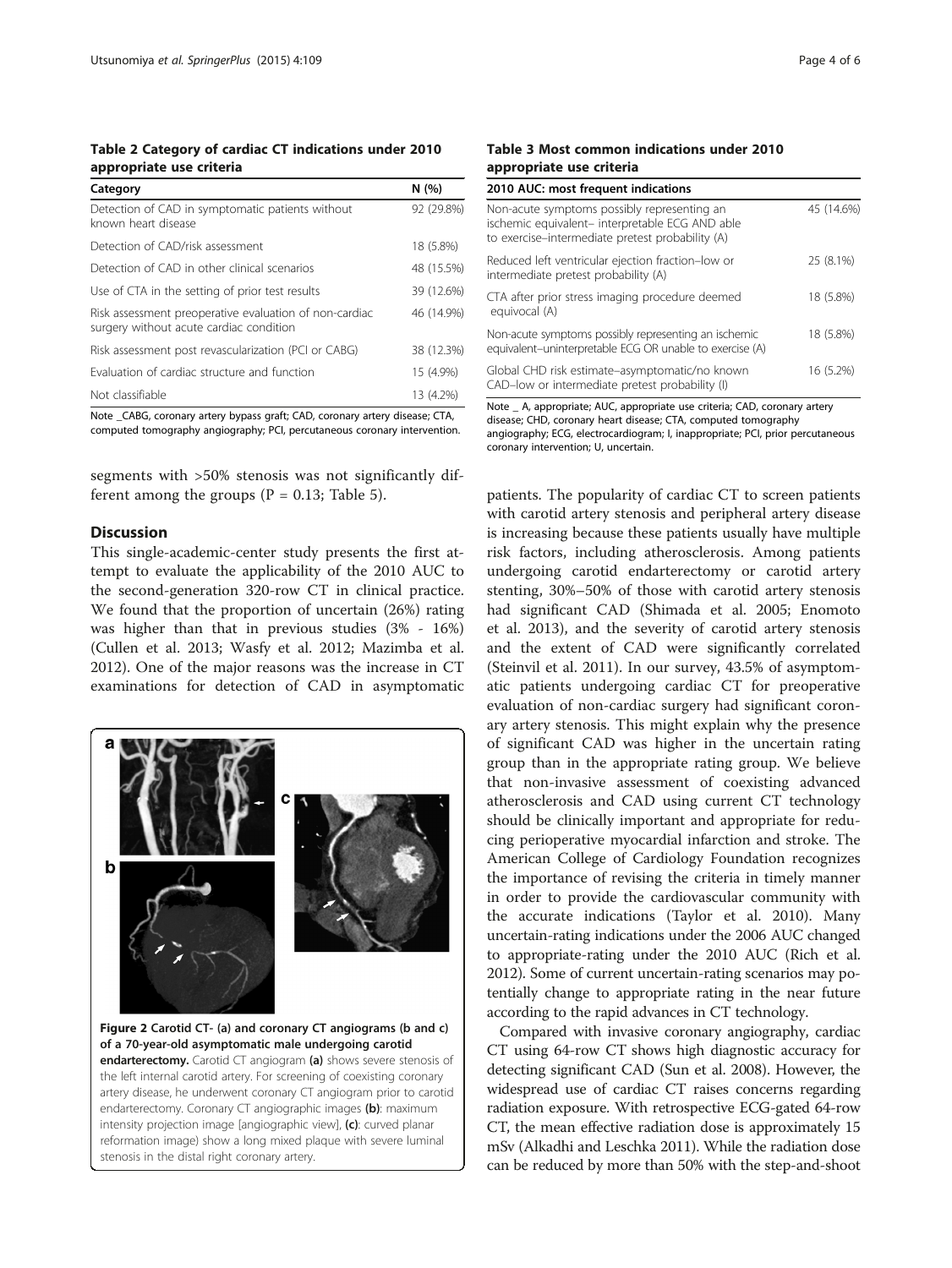| <b>2010 AUC</b>             | No lesion $[N (%)]$ | At least one vessel with >50% stenosis [N (%)] | Unable to evaluate [N (%)] |
|-----------------------------|---------------------|------------------------------------------------|----------------------------|
| Appropriate ( $N = 154$ )   | 95 (30.7%)          | 42 (13.6%)                                     | 17 (5.5%)                  |
| Uncertain $(N = 80)$        | 34 (11.0%)          | 34 (11.0%)                                     | 10 (3.3%)                  |
| Inappropriate $(N = 62)$    | 33 (10.7%)          | 20 (6.4%)                                      | 11 (3.6%)                  |
| Not classifiable $(N = 13)$ | $10(3.3\%)$         | $2(0.6\%)$                                     | $(0.3\%)$                  |

<span id="page-4-0"></span>Table 4 Significant CAD among 309 patients referred for cardiac CT

Note \_ AUC, appropriate use criteria; CAD, coronary artery disease.

mode, this technique can only be used in patients strictly defined by their heart rate, heart rate variations, and body habitus. In our study, 241 of 309 (78%) patients underwent 1-beat prospective axial scan with iterative reconstruction technique, and their mean effective dose was only 1.8 mSv. In addition, we used 100- and 80-kVp scanning in 60% and 8% of patients, respectively. Low-voltage (80–100 kVp) techniques drastically reduce the radiation dose and effectively increase vascular enhancement (Hoffmann et al. [2012\)](#page-5-0). Cardiac CT imaging plus iterative reconstruction reduces the radiation dose by 55% while yielding a contrast-to-noise ratio equal to 120-kVp CT imaging with the filtered back projection reconstruction (Hoffmann et al. [2012;](#page-5-0) Hou et al. [2012](#page-5-0)). In our study population, the mean contrast material volume was around 40 mL by using low-voltage technique and iterative reconstruction. A previous study (Rich et al. [2012](#page-5-0)) reported that lowvoltage (100 kVp) cardiac CT was performed in 313 of 1293 (26%) patients between 2010 and 2011. In the present study, we used low-voltage cardiac scanning in 57% of patients. We consider that the application of iterative reconstruction for the smaller body habitus of Asians might result in a higher percentage of low-voltage CT. A previous study (Layritz et al. [2013\)](#page-5-0) suggested that an automated attenuation-based selection of tube voltage and tube current can be used in clinical cardiac CT. We postulate that the appropriate selection of scan parameters with iterative reconstruction technique can increase the percentage of low-voltage CT, and reduce radiation exposure even in heavier patients in Western countries. Under these conditions, less-invasive cardiac CT would become more readily available, safe, and beneficial for patients with possible CAD, resulting in increase of clinical indications and appropriateness.

Our study has some limitations. First, we counted >50% stenosis as significant CAD on CT, but did not compare the CT finding with myocardial perfusion imaging. Stenosis of >50% does not directly mean myocardial ischemia. Also, we did not assess the net reclassification index of each appropriateness category. The proportion of obstructive CAD changes by the pre-test risk. Therefore, the assessment of the ability of cardiac CT to reclassify the risk of obstructive CAD should be important. Further studies should be performed to validate the relationship between uncertain category of the 2010 AUC and obstructive CAD. Second, our single-center study population was relatively small. Third, we did not compare the AUC rating between 64-row- and the updated 320-row machines. We posit that the differences between the previous study and our results might reflect our less-invasive cardiac CT influenced the clinical practice in the management of CAD patients. Fourth, we did not assess the interobserver agreement of the 2010 AUC ratings. Nonetheless, the ratings were based on consensus agreement between two experienced radiologists, and a very good interobserver agreement has been reported for this type of evaluation. Fifth, we did not compare image quality between the second- and first-generation 320-row CT. We believe that the updated 320-row CT provides better image quality due to a reduction in motion artifacts. Lastly, our interpretation of the cardiac CT images was not blinded to patient information. However, appropriateness ratings were determined before image interpretation and reporting.

## Conclusion

Cardiac CT with the second-generation 320-row CT may influence patient selection, leading to fewer indications

Table 5 Number of coronary segments with significant stenosis among patients with significant coronary arterial stenosis

| <b>2010 AUC</b>                            | Number of coronary segments with >50% stenosis |            |                    |  |
|--------------------------------------------|------------------------------------------------|------------|--------------------|--|
|                                            | segment                                        | 2 segments | 3 or more segments |  |
| Appropriate ( $N = 42$ )                   | 22 (22.5%)                                     | $7(7.1\%)$ | 13 (13.3%)         |  |
| Uncertain $(N = 34)$                       | 16 (16.3%)                                     | $5(5.1\%)$ | 13 (13.3%)         |  |
| Inappropriate $(N = 20)$                   | 14 (14.3%)                                     | $2(2.0\%)$ | $4(4.1\%)$         |  |
| Not classifiable $(N = 2)$                 |                                                |            | $2(2.0\%)$         |  |
| $\mathbf{r}$ , and the set of $\mathbf{r}$ |                                                |            |                    |  |

Note \_ AUC, appropriate use criteria.